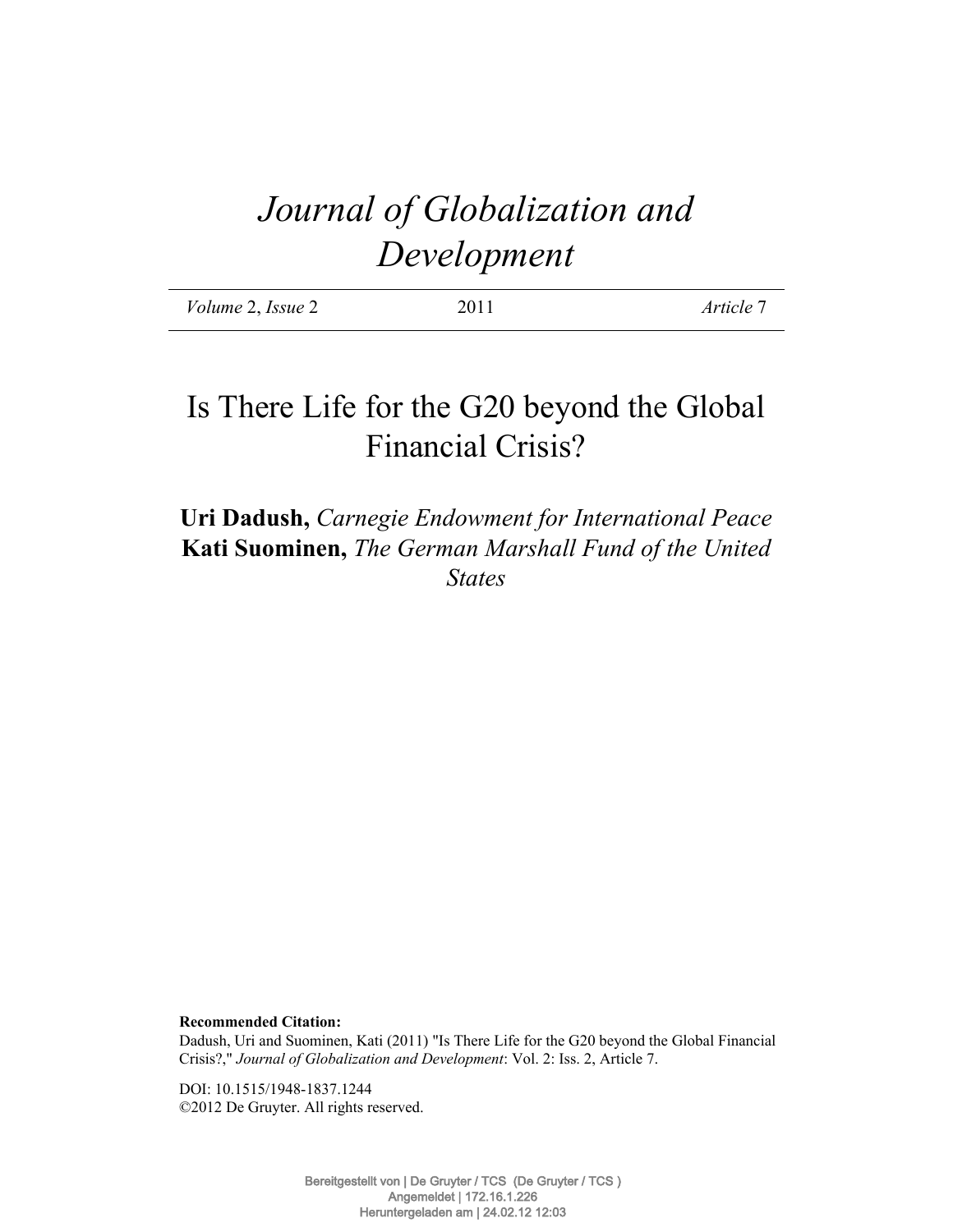# Is There Life for the G20 beyond the Global Financial Crisis?

Uri Dadush and Kati Suominen

**Author Notes:** Uri Dadush is Senior Associate at the Carnegie Endowment for International Peace, and Kati Suominen is Resident Fellow in Economics at the German Marshall Fund of the United States in Washington.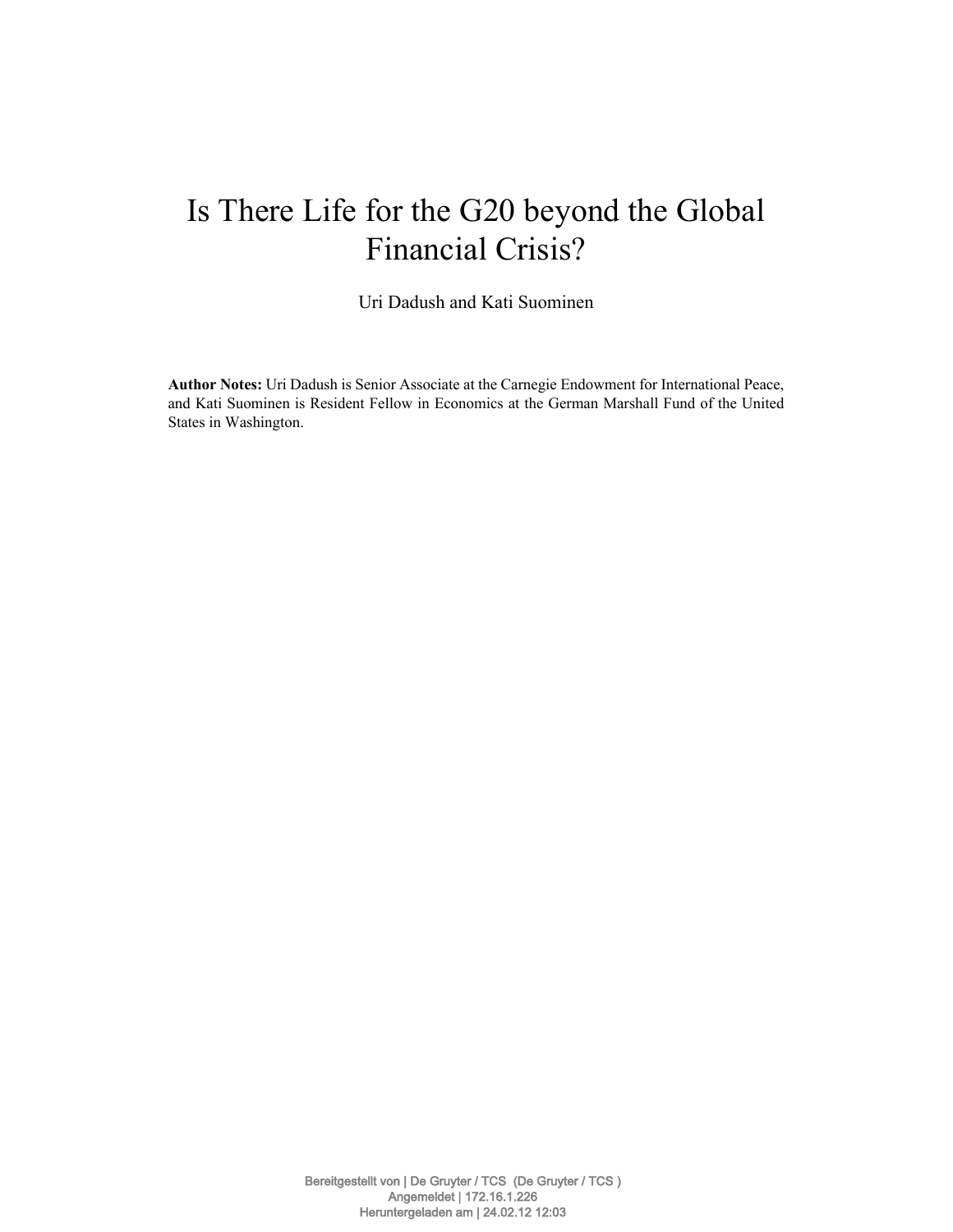The G20 summit of heads of state, a creature born of the financial crisis, has appointed itself as the preeminent forum for global economic policymaking. Notwithstanding its original design to curb food price volatility, reform the global monetary system, and improve the working of the G20 itself, the group's latest summit in Cannes, France in November 2011 was hijacked by the prolonged Eurozone financial crisis. An enormous source of turbulence in the world economy, Europe's problems are the world's problems and should be on the G20 agenda. But the Euro crisis also diverted the G20's focus from its long-term imperative: ensuring sustained global economic growth. Instead, the outcome of the summit was inconclusive, vague, and thus modest: the group agreed in principle to increase the resources of the International Monetary Fund to respond to Europe's woes; China modestly strengthened its pledge to move towards exchange flexibility to assuage critics of its currency manipulation; and the leaders yet again expressed their commitment to the Doha trade round.

The French summit epitomizes the difficulties in making sweeping yet specific decisions in a large, diverse group of nations with divergent interests. Comprising ten emerging markets, nine advanced economies, and the EU, the G20 reflects the reality of a world economy where developing and advanced countries are starting to have roughly equal economic weight. By including the largest emerging markets, it has the potential to fill a large gap in global economic governance that its predecessors – the G4 launched by US Treasury Secretary George Schultz in 1973, and the subsequent permutations, G5, G7 club of rich countries, and the G8, which also included Russia – were not built to bridge. The G7 helped the liberal democracies prevail in the Cold War and worked to enhance global macroeconomic stability, while the G8 sought to engage Russia after the collapse of the Soviet bloc. But with the onslaught of economic globalization and the rise of emerging economies, both groups are outdated as venues for global policy coordination. The G20, on the other hand, looks and feels like a  $21<sup>st</sup>$ century forum.

The G20 is not a new forum: the group has met at finance ministers' level since 1999, after the economic firestorm engulfing the emerging world caused by the 1997-98 Asian financial crisis compelled the treasuries and central banks of advanced economies to engage their counterparts in volatile emerging markets. But it is the G20 leaders' summitry, operational since being organized by the George W. Bush administration in Washington in November 2008, that has started the kind of international conversation that is now necessary – one that involves emerging and advanced countries at the highest level and centers on the thorniest issues in the world economy, from ways to tackle the global financial crisis to coordinating banking regulations and jumpstarting world trade negotiations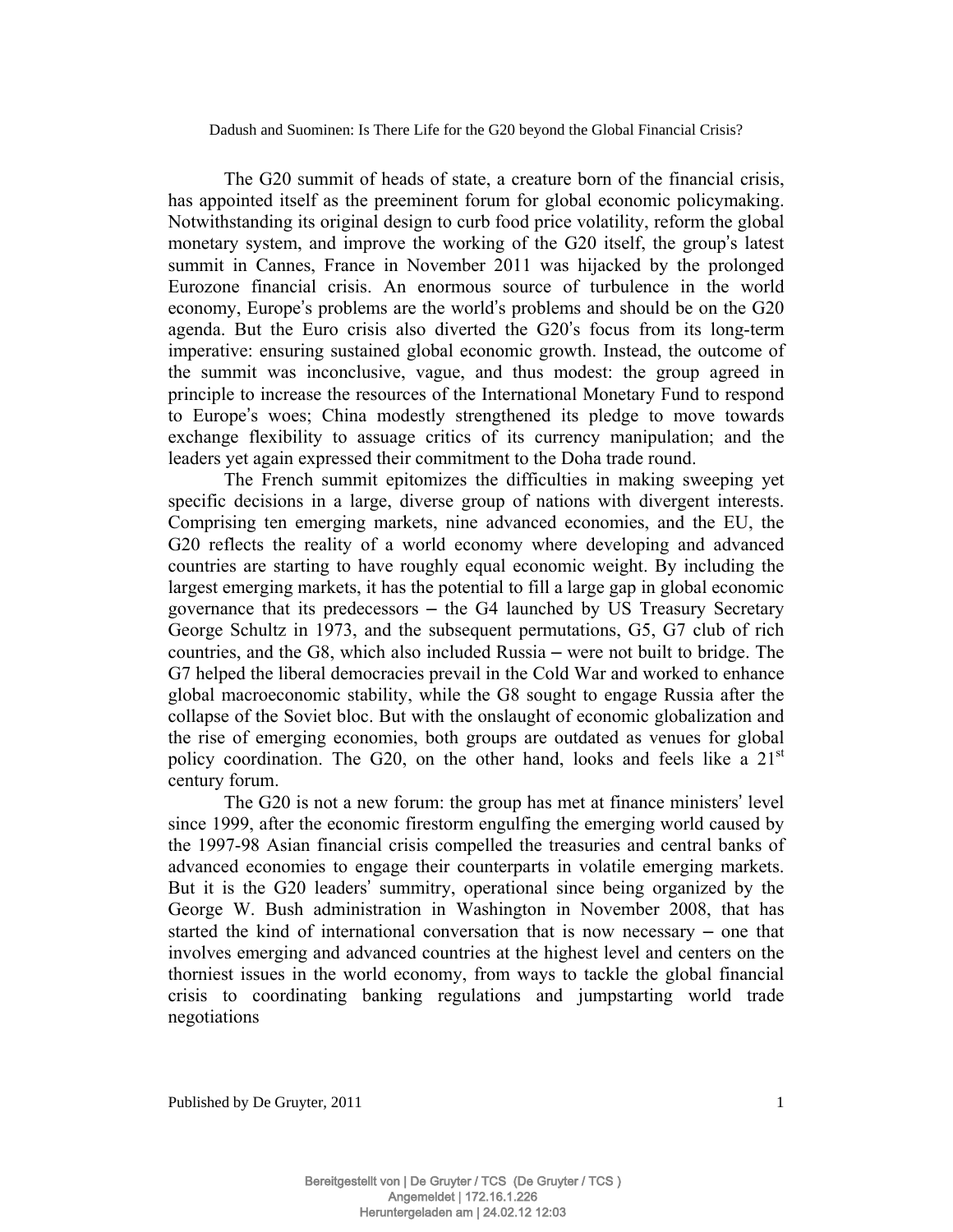Frictions between the members are inevitable: not only are the stakes high; there are differences in expectations, ideas about global governance, and economic starting points. The G20's role is to mediate the differences in order to safeguard the common interest in a growing and stable world economy. On that score, the first few G20 summits were quite promising. The group pledged to stimulate economic activity, overhaul financial regulations, tame global financial imbalances, avoid protectionism, and to greatly expand the lending capacity of the International Monetary Fund to better respond to the crisis (table 1), as well as revise the governance of international institutions.

Initial progress was impressive, most notably, the success of stimulus measures in containing the economic freefall and the avoidance of widespread protectionism. Moreover, the G-20 replaced the Financial Stability Forum, which included only the advanced economies, with the Financial Stability Board that includes numerous emerging nations and is charged with coordinating global financial regulations, and it helped rebalance the executive board and voting quotas of the International Monetary Fund (IMF) in favor of China and other emerging countries while tripling the institution's resources.

However, as the worst of the economic crisis began to dissipate, the consensus for concerted action frayed, and the group's effectiveness fell in doubt. There were many good reasons why. Concerns about global imbalances persisted, new currency tensions emerged, the Doha Round remained dead in water, and tighter financial regulations were fiercely resisted, while progress on coordination was glacial. And instead of keeping its eye on these badly needed long-term reforms, the G20 started falling prey to crises *du jour*: in Toronto, it was the advanced economy fiscal crises that usurped the attention, in Seoul, currency wars hijacked the agenda, and the Cannes Summit was held hostage by the Eurozone crisis.

In light of these challenges, will the G20 be able to deliver on its longterm promise? Will the group succeed at transforming itself from a crisis-fighter to an effective forum of global economic governance – one that helps build the underpinnings of sustained global growth as well as insure macroeconomic stability? Can it remake international institutions into more effective tools for tackling the challenges of the  $21<sup>st</sup>$  century world economy? The answer could well be positive. But to get to a definite yes, the G20 has to confront four major challenges: build on its comparative advantages, be realistic in what it can achieve, effectively integrate emerging economies in global governance, and clarify its own structure and composition. And it needs leadership from its largest members, beginning with the United States and China, to accomplish any of this.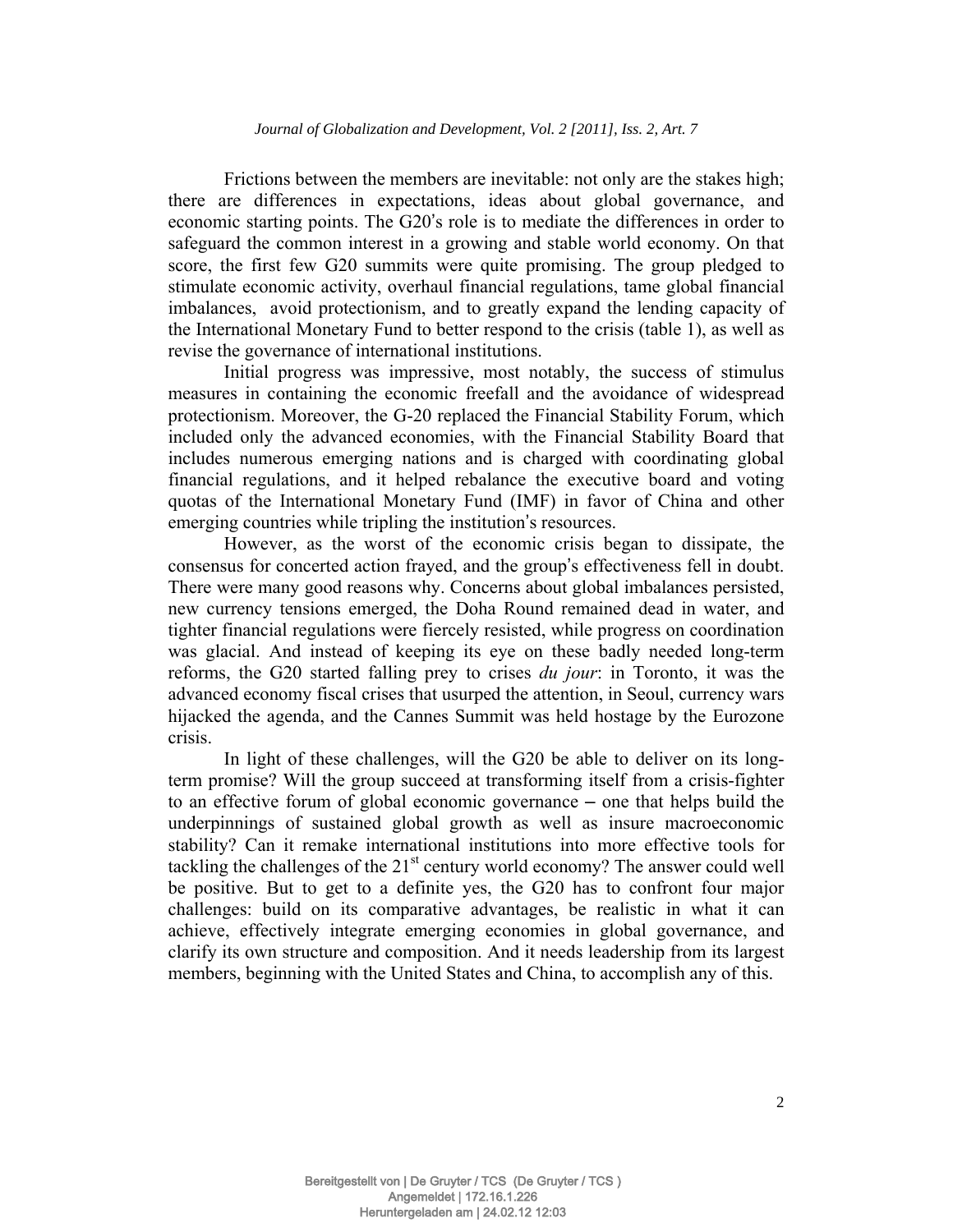#### *What Is the G20's Comparative Advantage?*

The G20 is not designed to be a decision-making body: its deliberations are not ratified by parliaments and therefore are more statements of intention than binding agreements. Nor is it a universally representative body. The G20 is wellpositioned, however, to function like an international board of non-executive directors, or steering committee. It is an avenue of strategic coordination without heavy operational obligations: a leader rather than crafter of detailed rules or executant of projects, chairman rather than CEO. Its flexibility and openendedness also allow the G20 to react quickly to events. It is therefore well suited to provide general guidance for how the international institutional architecture should evolve, but also for crisis management, where circumstances change rapidly, uncertainties abound, and the treasured prerogatives of national policymaking are at stake.

However, as coordinator-in-chief, the G20 is not well suited to engage at the granular level. The farther it ventures into the weeds, the greater the risk that it loses the authority endowed to it by heads of state, and also that it encroaches on the territory of established multilateral institutions, such as the IMF, World Bank, and WTO, whose technical competence is far greater. In short, the greater the risk of paralysis as it loses both efficacy and legitimacy. Each of the world bodies has its respective idiosyncratic, technical, and contentious work program. Acrimony over any such detailed issues should not be allowed to contaminate the G20's broad agenda, as that would only stifle its decision-making, and disincentivize coordination among the members.

Concerns about the G20 degenerating into a grand photo-op are valid, but the answer is not wading into detail or making each decision binding "hard law". Besides, morphing the G20 into explicit decision maker and executants would antagonize the many nations that are not G20 members – in the case of the WTO, more than 130 nations, and in the case of the IMF, more than 160.

Instead, the G20 countries, which together account for the vast majority of the ownership and voting power in the major global institutions, should focus only on the big picture and look to those institutions to translate the G20-designed strategy into explicit decisions – in other words, to find a technically and politically palatable way to execute and enforce the G20's vision. This is the role – the role of a steering committee – that the G20 needs to continue carving out. It has sometimes used this approach to good effect, calling on the IMF to aid its mutual assessment process aimed at global rebalancing and macroeconomic coordination, the World Bank to develop a template for a new global development agenda, and the OECD, UNCTAD, and WTO to systematically monitor and report on trade and investment protectionism. Similarly, the G20 plan for combating corruption builds on an existing UN agreement.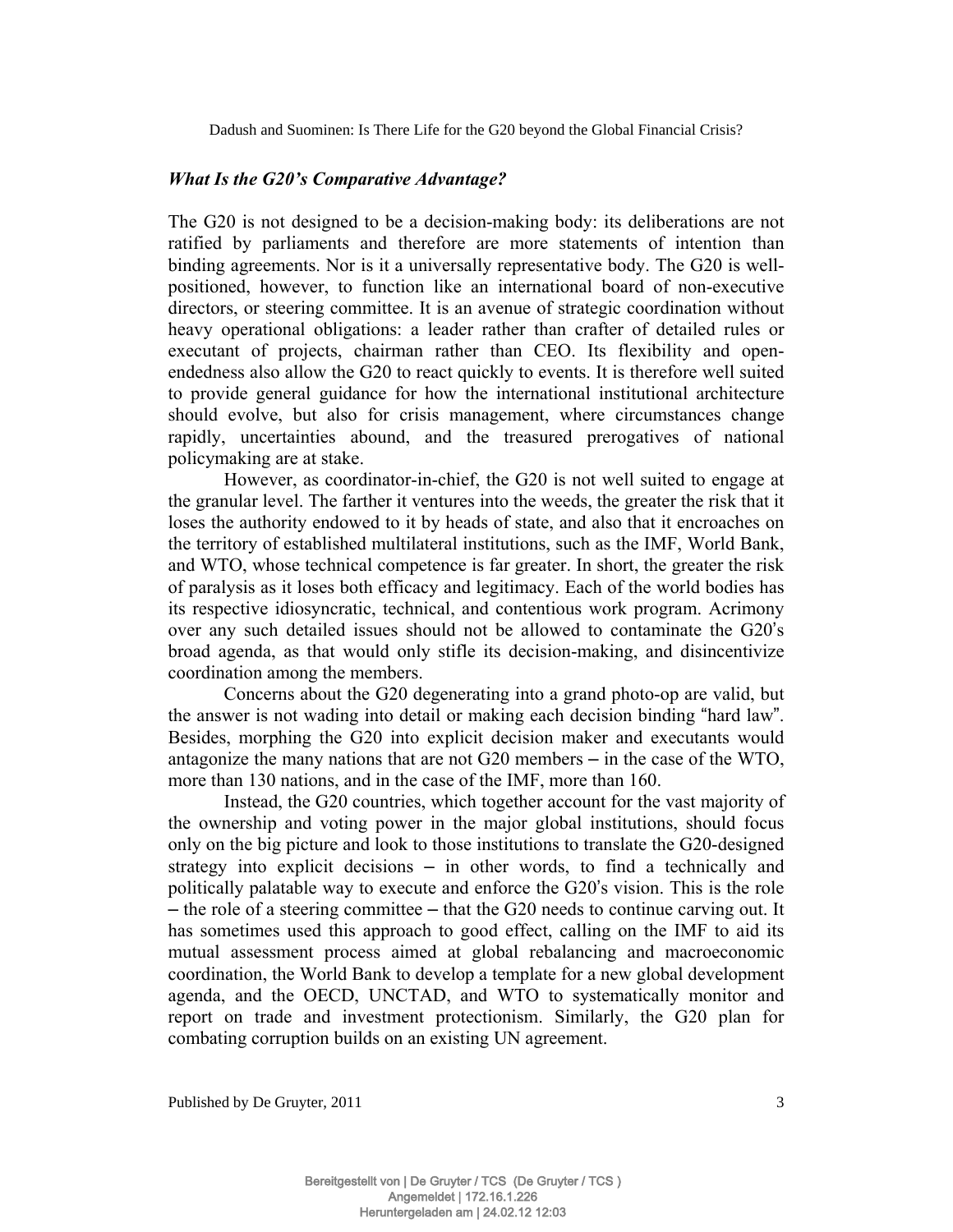## *Realism: Know Thy Weakness*

The G20 has unique strengths as a coordinating forum. But its strengths are also its weaknesses. Leaders, as well as the commentators who watch them, must recognize the G20 has limitations and set the agenda and expectations accordingly.

For one, the G20 and its watchers need to differentiate between the forum and its individual members – the issues that multilateral institutions beginning with the G20 can genuinely make progress on and those that depend instead on domestic political processes in the largest economies on which the G20's influence is remarkably limited, while disagreements are rife.

The drive to tame global imbalances epitomizes the problem. Needing exports for growth and employment, China and Germany disagree with the United States, UK, and other deficit nations on the G20's rebalancing effort. Moreover, global imbalances are largely the reflection of domestic forces, for example, financial repression and structural constraints to boosting consumption in China, and political differences on how to reduce the US budget deficit.

Unsurprisingly, the G20 has thus far had little success in agreeing on a roadmap to effectively deal with global imbalances, and has also failed to set a clear goal for its efforts. Imbalances, like other issues on G20's agenda, hinge on domestic reforms in the leading economies, but they have been branded as "global" and therefore put front and center of the group's agenda. Yet the reality is that none of the large  $G20$  economies will correct the drivers of the imbalances  $-$ China pushing for domestic consumption or the United States defusing its fiscal time bomb – unless domestic politics align and such actions are in these nations' self-interest. They will not do so just because the G20 decided these might be global desirables, and the group should either find a way to focus on domestic reforms, or avoid placing such a high stake on the quick resolution of global imbalances.

The G20's record in general has been uneven. A recent report by the G20 Research Group, which reviewed the period from November 2010 to June 2011, found that the G20 members have a 70 percent compliance rate on 13 priority commitments made in the Seoul summit, better than a compliance rate of 64 percent in the Toronto summit and 62 percent in the Pittsburg summit (Montpetit 2011).

But there is Achilles' Heel: of the 13 commitments assessed from the G20 Seoul Summit, only one, fiscal consolidation, received a perfect compliance score (i.e., all nations complied); eight items, such as exchange rates, OTC derivatives, international development, and clean energy cooperation, were partially complied with, while commitments on "international cooperation" — closer coordination between the G20 and the United Nations, regional bodies, civil society, trade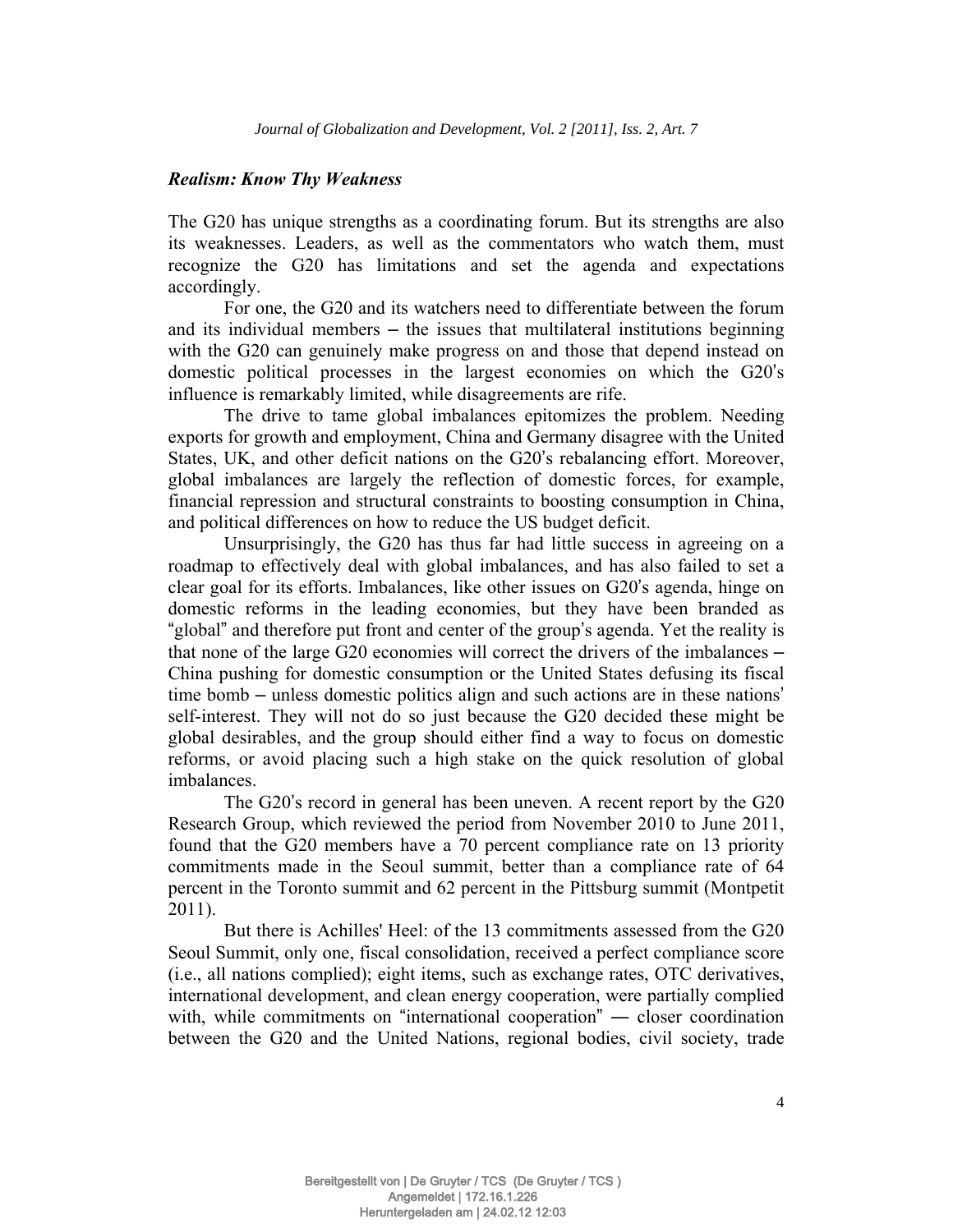unions and academia ― has one of the lowest scores, as does international trade, where the G20 has failed to meet its repeated early pledges to refrain from new protectionist actions and conclude the Doha Round. While the methodology can of course be questioned, overall, the highest compliance scores went to Australia, UK, France, and Italy, and Canada; the lowest, to Argentina, Saudi Arabia, Turkey, and South Africa.

While coordination failures are ancillary to the main problem – that resolution to issues facing the G20 often requires painful domestic reforms – they risk becoming a means to deflect attention from the very domestic reforms that are so badly needed. The coordination that has been accomplished is also not always what it seems: members have at times committed to what they have already decided to do at the domestic level anyway, and then posed their actions as international cooperation. One example was the G20 commitment in the June 2010 Toronto summit to halve government deficits by 2013 and stabilize debt loads by 2016.

The troubles surrounding rebalancing, Doha, and global growth have caused deepening consternation about the effectiveness of international institutions and the G20 in particular. But although the G20 can and should discuss such troubles, it would be unfair to measure its success solely or mainly by their resolution. One has to distinguish between the need to improve the rules of the game and the need for key players to raise their game, not confuse the latter with the former. Lacking enforcement tools, the G20 cannot induce action; it can however shed light on, scrutinize, and monitor its members' policies, and bring global attention to, and pressure on, the misbehaving members that jeopardize the growth and stability of others.

The frustrations with the G20 have naturally led to the familiar calls for enforcement. But enforcement mechanisms are a pie in the sky. With the exception of trade barriers which come under the purview of WTO dispute settlement, all main issues on the G20 agenda to date fall under governments' guarded levers in domestic politics – regulatory, monetary, exchange rate, and fiscal policies as well as official aid – rendering enforcement all but impossible. Moreover, even if it was magically agreed upon, enforcement could stifle the policy debate, as leaders would become much more hesitant to discuss policy options and make any commitments if they know they are to adhere to each word. And if they wouldn't: would the G20 really be able to agree on a punishment mechanism?

But despite its lack of means to drive its decisions through, the G20 can aim to develop broad consensus on the approach to take on global issues, nudge the executives in member states to new directions, and provide political cover for policy change at home. The intangible value of the leaders of the main economies regularly coming together to discuss global economic challenges, let alone the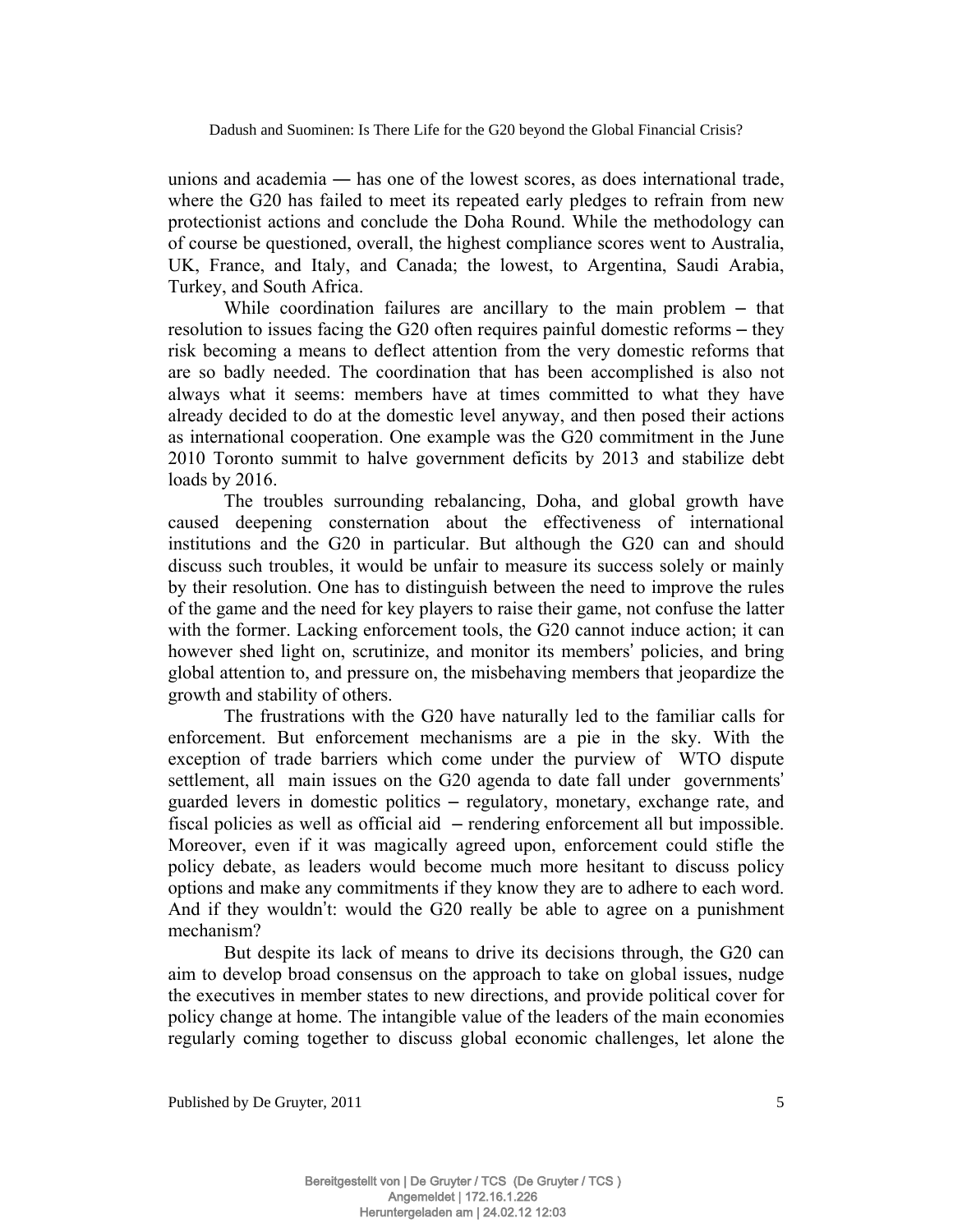exchanges among national working groups that precede the summits, should not be underestimated. At the minimum, it promotes a better understanding of each other and the personal relations that are built will enhance responses to the next crisis.

In short, the G20 itself must be aware of its limitations, and not make lofty commitments on agendas it cannot deliver on. It has done so, for example issuing pledges through the October 2009 Pittsburgh Summit to seek to conclude the Doha Round by the end of 2010. As in many previous G7/8 declarations, unaccomplished missions, and the image of the G20 as an effective forum for global governance is tarnished. The G20 should not be expected to run the world, namely overhaul the policies of sovereign nations; rather, it is to prod greater alignment of national policies with the broader interest and to seize the opportunity to produce self-enforcing agreements. That will take consensus building as well as hard bargaining, and therein lies the group's worth.

#### *Getting the Emerging Economies to Dance Along*

As Stewart Patrick argued in *Foreign Affairs*, as a diverse forum composed of advanced and emerging nations, the G20 creates the possibility of shifting coalitions that cut across developing and advanced country lines. Such new marriages of convenience have already been made, and the G20 working groups illustrate further possibilities: each is co-chaired by representatives of an advanced and an emerging country, and each aims to tackle a potentially divisive issue, such as imbalances, climate change, and food security. This gives both emerging and advanced nations the opportunity to develop big reform ideas and achieve buy-in among their respective constituencies.

However, some commentators suggest that including emerging countries as full participants will limit the G20's effectiveness. As the emerging powers demand more voice in international organizations, the argument goes, they may resist taking on the associated responsibilities. For example, because improving the much lower living standards of their citizens' is their overwhelming priority, emerging nations are reluctant to undertake any commitments that sacrifice growth. Furthermore, the argument goes, even as these countries look to make their mark on the world stage, they are reluctant to yield sovereignty, even at the cost of torpedoing the international consensus. As a result, international coordination and agreements will inevitably become more circumscribed.<sup>1</sup>

There is truth to these claims. Although a member of the IMF and the World Bank, China has long lent to developing nations without the conditions for good economic governance demanded by the multilateral bodies – yet with a

 $\overline{a}$ 

 $<sup>1</sup>$  Patrick 2010.</sup>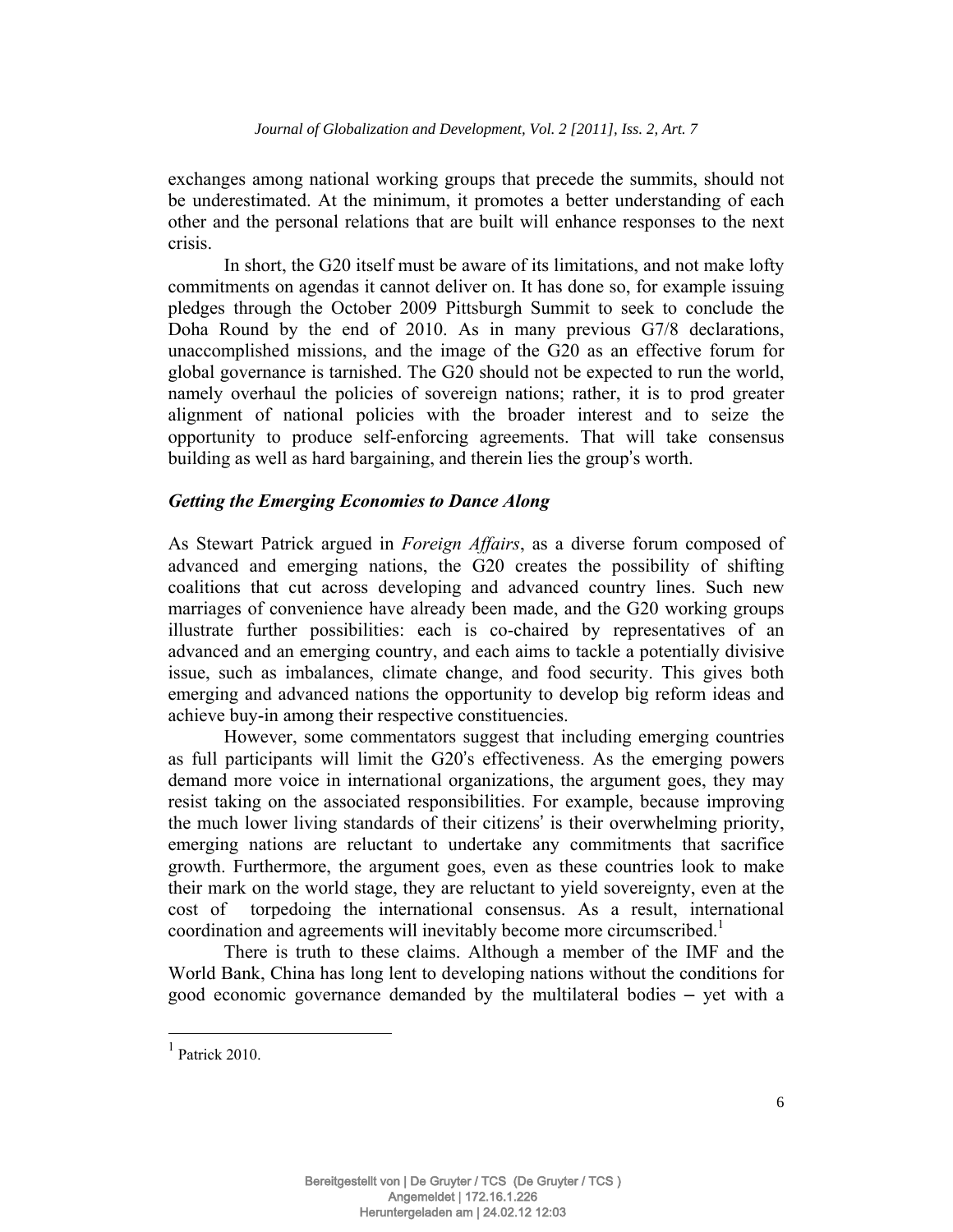condition to access the recipients' raw materials and secure some degree of political acquiescence. In 2009, China maneuvered with India, Brazil, and South Africa to limit the reach of the global climate change agreements in Copenhagen. Beijing's announcements of RMB appreciations appear to coincide nicely with G20 summits, which helps China deflect attention from its disagreeable currency and other policies. Furthermore, resistance to liberalization in manufactures and services by China, India, and Brazil helped perpetrate the deadlock in the Doha Round in July 2008. And at the April 2011 IMF governors' meetings, emerging nations staunchly opposed proposals to define parameters for legitimizing certain kinds of capital controls and thus effectively barring the use of others. As suggested by the compliance scores compiled by the G20 Research Group, the compliance of several developing country members with G20 decisions has been among the worst in the group.

It would be disingenuous to claim, however, that advanced economies are the paragon of global coordination. They too have often resisted or fallen short of meeting international commitments, including on trade, fiscal policy, and climate change. They also sport long-standing policies, such as agricultural protection and subsidies aimed at catering to special interests, that create distortions in the global economy and the advanced nations themselves. It was the advanced economies that were the epicenter of the global financial crisis, a fact that made countless commentators call for these traditional stewards of global affairs to dismount their high horse and stop preaching responsibility to the emerging players. Indeed, it was smaller advanced economies like Canada as well as the emerging Asian economies that seemed to have the kinds of tools, such as sturdy bank reserve requirements, that are now seen as having cushioned against the storm. The question now is whether learning occurs in the advanced world to remedy the mistakes and not repeat them.

But it is also the case that emerging economies have often been shortsighted and have much learning to do. Some of that learning can occur through peer pressure. For example, with most emerging economies as uneasy as the United States about the ascent of China and Beijing's currency, trade, and foreign policies, intellectual property rights violations, and flailing product standards, the United States has a chance to convince these rising nations that managing the rise of China requires them to invest in the rules-based international order (Suominen 2012). Washington must also avert fissures in the Western alliance and persuade Europeans to work much more vigorously in prodding China and other emerging nations.

Some of the learning comes over time as the game is played. Not only do emerging nations need to learn to play with the advanced economies in developing meaningful, constructive summit agendas; they will have to think through what exactly they themselves want beyond the increased international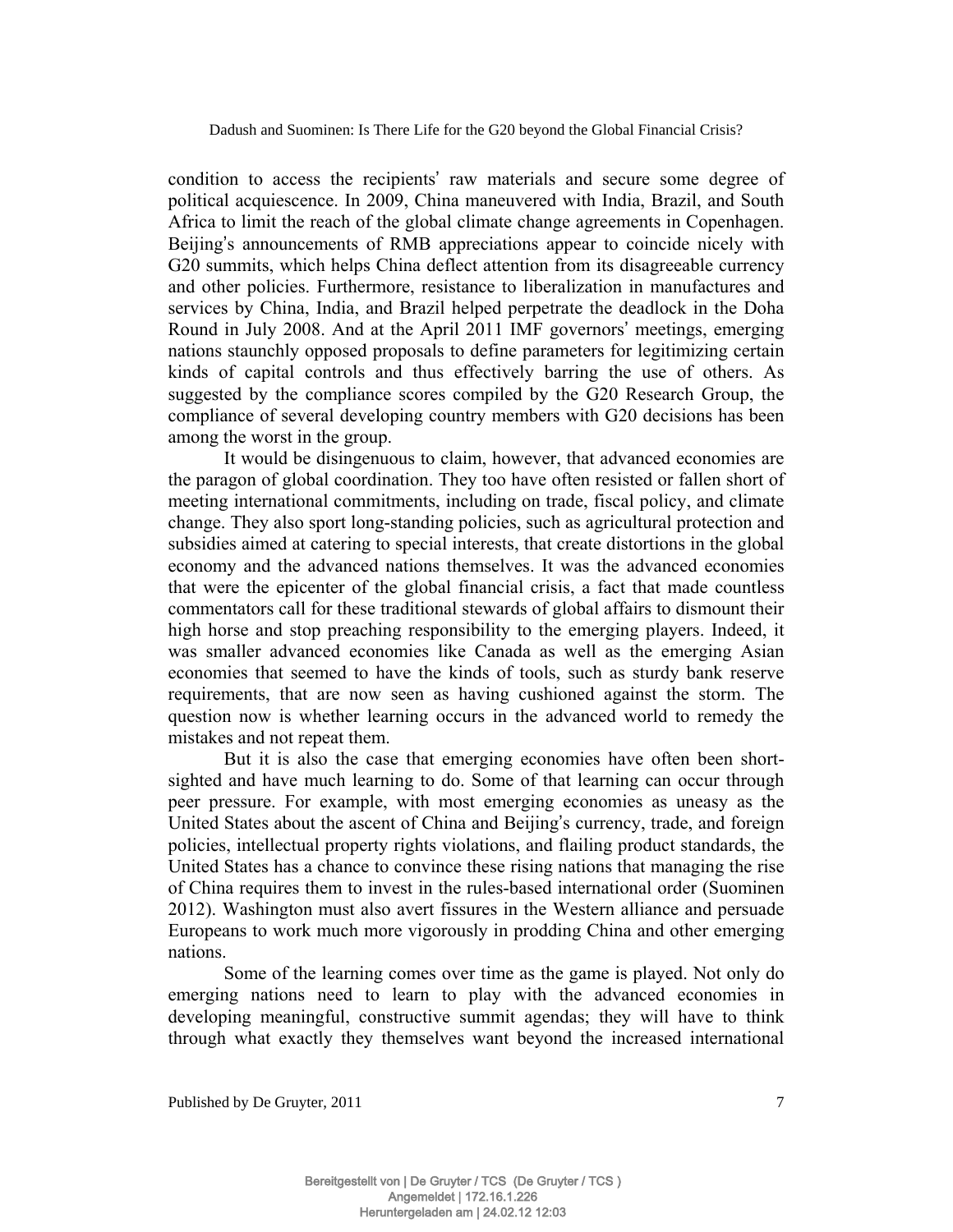influence they covet. As a former Indian WTO Ambassador recently wrote, "The emerging economies cannot continue to hide in the crowd…they will have to step up to the plate and display leadership to take the multilateral process forward. There is little evidence of that at present..."<sup>2</sup>

To be sure, one recent show of constructive, positive force by the BRICs was their willingness to channel funds to ailing Europe via the IMF – provided Europeans themselves did enough to help themselves, and also swallowed a bitter pill, the use of funding facilities designed for poor economies. However, emerging economies, beginning with China, have so far failed to articulate a clear vision of the specific policies they want to drive on the global stage. And all of them, including China, have to learn to contend with domestic divisions on these issues – including on the very legitimacy of the Bretton Woods institutions and multilateral framework of global governance. For example, some in China still see the current setup as a threat and a means for the West to encircle China, while others see it as more benign, and still others consider it primarily as a useful framework for driving Chinese interests.<sup>3</sup>

Unlike the United States, which acting in its own enlightened self-interest has supported such global public goods as an open trade regime during the postwar era, and successfully advocated their adoption as the norm, even the largest emerging economies prefer to free ride or to voice their displeasure without articulating an alternative vision. Indeed, emerging economies such as China and India now worry about the flailing US leadership, in part at least because they find themselves unable or unwilling to step up to the plate.

Granted, it is important to make distinctions among the emerging economies, just as among the advanced countries. For example, the November 2010 summit host Korea acted as an effective interlocutor between the advanced and emerging economies as well as non-members and has been a responsible stakeholder on the world stage. Mexico, host of the 2012 G20 summit, is working to rise up to the par. The point is international negotiations require tit-for-tat  $$ yielding on some issues to get one's way on those issues that matter more. To play this game, the main emerging economies need to establish a clearer ordering of their various preferences and interests.

Of course, such measures would not guarantee better coordination. The challenge is that among the G20 are countries of widely different starting points and interests. Although only the largest G20 nations have a real say on the group's agenda and outcomes, the kind of coordination of likeminded, developed countries the G7 could pursue is much harder today.

 2 Ujal Singh Bhatia, "Sources of the WTO's impasse," VoxEU.org, 11 May 2011.

<sup>&</sup>lt;sup>3</sup> David Shambaugh, "Beijing: A Global Leader With 'China First' Policy," Yale Global, 29 June 2010 < http://yaleglobal.yale.edu/content/beijing-global-leader-china-first-policy>.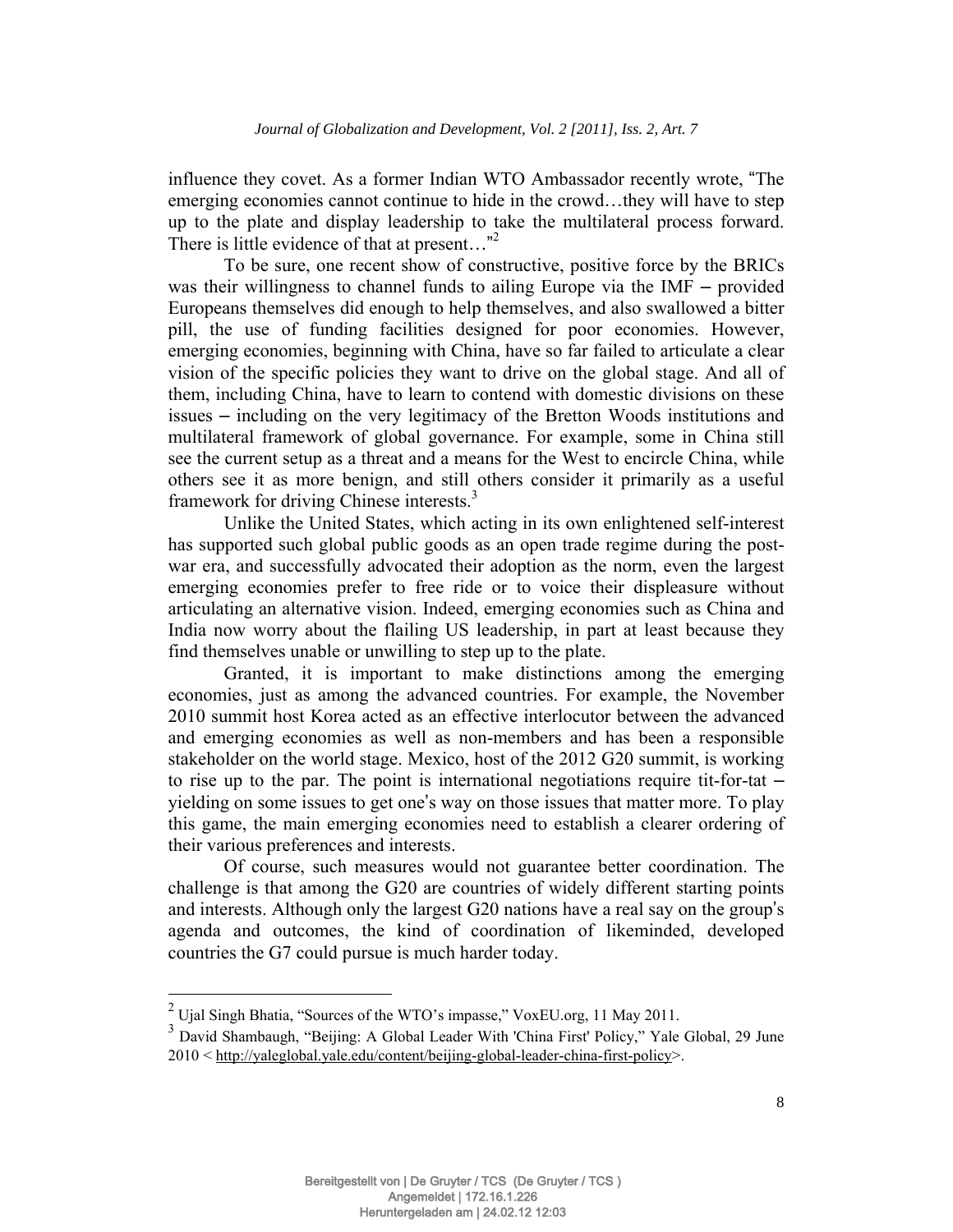In the multiplayer, multi-interest G20, someone has to coordinate the play. And the role of leadership still falls on the United States, the world's largest economy and most powerful nation which as the founder of the post-war system, including the various incarnations of the G summitry, has the longest experience and the largest vested interest in the existing system, and which originated many of the G20's first policy commitments.<sup>4</sup> Europeans are divided among themselves, Japan crisis-worn, and none of the emerging economies either able or willing to lead. Washington needs to cut the budget deficit, pursue global trade liberalization more assiduously, and ensure the viability of the dollar, for starters. The call on the United States is clear, but whether it will respond remains an open question.

## *Bigger Table?*

As a gathering of heads of state of economies accounting for some 80 percent of world GDP, the G20 seems well positioned to fill its role. However, some argue that it is too large to be effective, while others, including thoughtful leaders in such non-member nations as Denmark or Chile, question the legitimacy of the self-appointed G20. To play its strategic role in global economic policy, the G20 must strike the balance between bringing too many countries and institutions to the table and being too small to be representative.

Catering to the concerns about "international legitimacy" would only lead to ineffectiveness.<sup>5</sup> The G20 already includes the heads of the IMF and the World Bank and various observers, and as such borders on being too unwieldy. It is also taking on too many issues at once, from climate change to international development, which risk diluting its focus. At the same time, ultimately power on the international stage, rather than numbers, determine who will call the shots. In the final analysis, it is the 5-6 largest G20 members that are in charge, and including another economy the size of Argentina will not change that fact.

To improve continuity and build institutional memory and capacity, policymakers and analysts have aired proposals to establish a G20 permanent secretariat and a more durable presidency. The current set-up – a rotating secretariat and annually rolling presidency, including a "troika" arrangement whereby the previous and successive year's president countries help set the agenda – is not ideal, but it is not clear that any alternative, such as the IMF model of national groupings headed by rotating chairs, would be preferable. It would perhaps add to legitimacy, but also dilute the big-nation summit atmosphere, and reduce the likelihood of creating personal bonds among leaders.

 $\overline{a}$ 

 $<sup>4</sup>$  Suominen (2012).</sup>

 $<sup>5</sup>$  Dadush and Shaw (2011)</sup>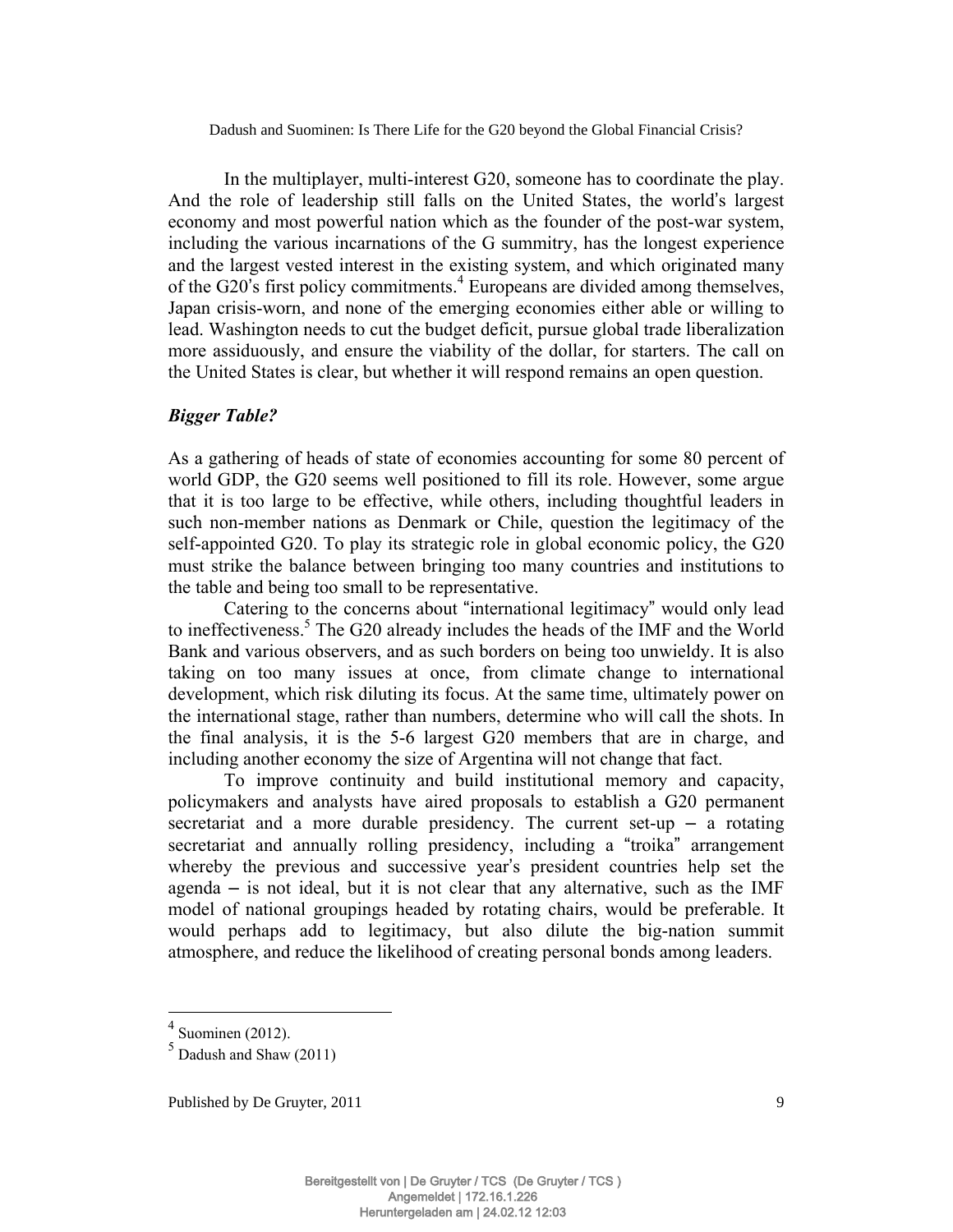A longer presidential term would also give one nation too much weight as the 19 others would wait for their turn for years. And while a permanent secretariat would lead to more continuity, it would also, once established, increase the risks of bureaucratization, mission-creep and competition with other institutions. Making the group's work seem more formal could only discourage members from addressing some of the more difficult policy issues.

### *Conclusion*

As the crisis began spreading across the globe, the G20 helped avoid descent into a second Great Depression. It marshaled the large economies to coordinate their stimulus programs, assigned the IMF a large role in carrying out rescues, and helped avert egregious protectionism. On that alone, the institution's balance sheet is positive, and at a minimum it will continue to provide insurance against the next financial crisis. Though it is hard to discern how many of these positive outcomes owe to the G20 and how much would have happened anyway, the group clearly demonstrated its usefulness in crisis. It has also shown glimpses of its longer-term potential – revising the roles and structures of major institutions and setting the global economic agenda. If it avoids the pitfalls of overpromise, overreach, and bureaucratization, and bridges advanced and emerging countries' interests, it can establish confidence in the new world order and help build a viable economic architecture for the  $21<sup>st</sup>$  century.

The G20 must first and foremost avert the temptation to be all things to all nations and instead keep its eye on the ball – the systemic global policy issues short- and long-term- that affect all nations and where major coordinated reforms are needed. Though global imbalances and currency tensions are rightly part of the discussion, the emphasis should be on highlighting and dealing with the domestic policy failures that are the real cause of the pattern rather than look for illusory solutions in new international monetary arrangements or for quick fixes from the mutual assessment process. Strengthening the world trading system will take much more than another pledge to conclude Doha: a reform of the WTO and its negotiations modalities. Much work also remains to be done to establish the broad common principles on financial regulation so as to avert arbitrage and work together when multinational banks start failing. These core issues must be set right before the agenda is broadened further.

Much will have to get done by each member, at home. While economic linkages have become global, economic fixes are local. Going forward, Europe and the United States must look deep within, much like emerging markets had to do in facing up to their crises (Suominen 2011). The cost of the Eurozone's common currency is greater fiscal integration and enforcement regime; the price for future economic dynamism is flexible labor markets and curtailed welfare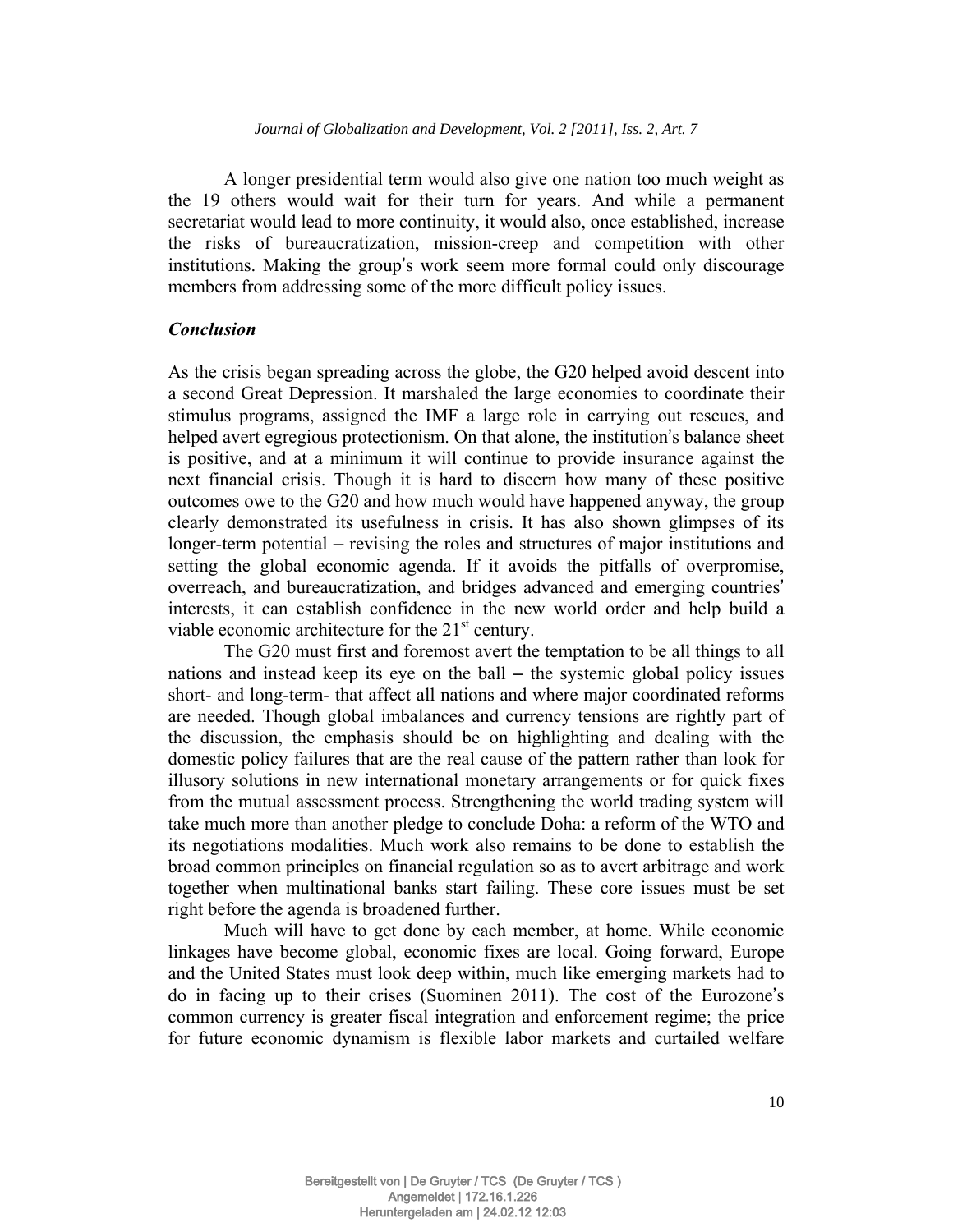states. In America, the failure of the budget super committee to reach agreement only increased the urgency to free the world's leading economy from its exploding debt load.

And yet, getting to growth in the interdependent modern world takes far more give-and-take. China, India, Brazil and other emerging market economies know that advanced nations' recovery and global rebalancing are in their economic self-interest, but now must act on that understanding. By paving the way to growth, they would show the global leadership they seek – which, after all, is not about new seats in international institutions, but about stepping up to the plate at the world's hour of need.

As it faces up to the global challenges, the G20 must avoid becoming a white elephant, the fate of all too many international endeavors. Repeated failures by the G20 to meet its commitments on rebalancing, the Doha Round, financial regulations, and other policy areas will quickly chip away at the group's credibility and relegate it to irrelevance. The leaders should not underestimate such a prospect.

The key factor between success and failure is leadership. Just like the G5 or G7, the G20 requires leadership for generating useful policy ideas and building support for action around them. And just like in the past, there are only a handful of members that can swing the big decisions. Of those, the United States is still by far the most important and the only plausible leader. And as in the past, it leads best by example and vigor of its economy. On that score, it now has a long way to go.

## **References**

Bhatia, Ujal Singh, "Sources of the WTO's impasse," VoxEU.org, 11 May 2011. Dadush, Uri and Shaw, William "Juggernaut: How Emerging Markets are

Reshaping Globalizatin" Carnegie Endowment for International Peace, 2011. Montpetit, Krystel, Hermonie Xie, Robert Schuster, Sarah Ellis and Ava-Dayna Sefa, "2010 Seoul G20 Summit Final Compliance Report, 13 November 2010 to 19 October 2011," G20 Information Centre < http://www.g20.utoronto.ca/compliance/2010seoul-final/index.html>.

Patrick, Stewart. "Irresponsible Stakeholders? The Difficulty of Integrating Rising Powers." *Foreign Affairs*, November/December 2010, 44–53

Shambaugh, David. "Beijing: A Global Leader With 'China First' Policy," Yale Global, 29 June 2010 < http://yaleglobal.yale.edu/content/beijing-globalleader-china-first-policy>.